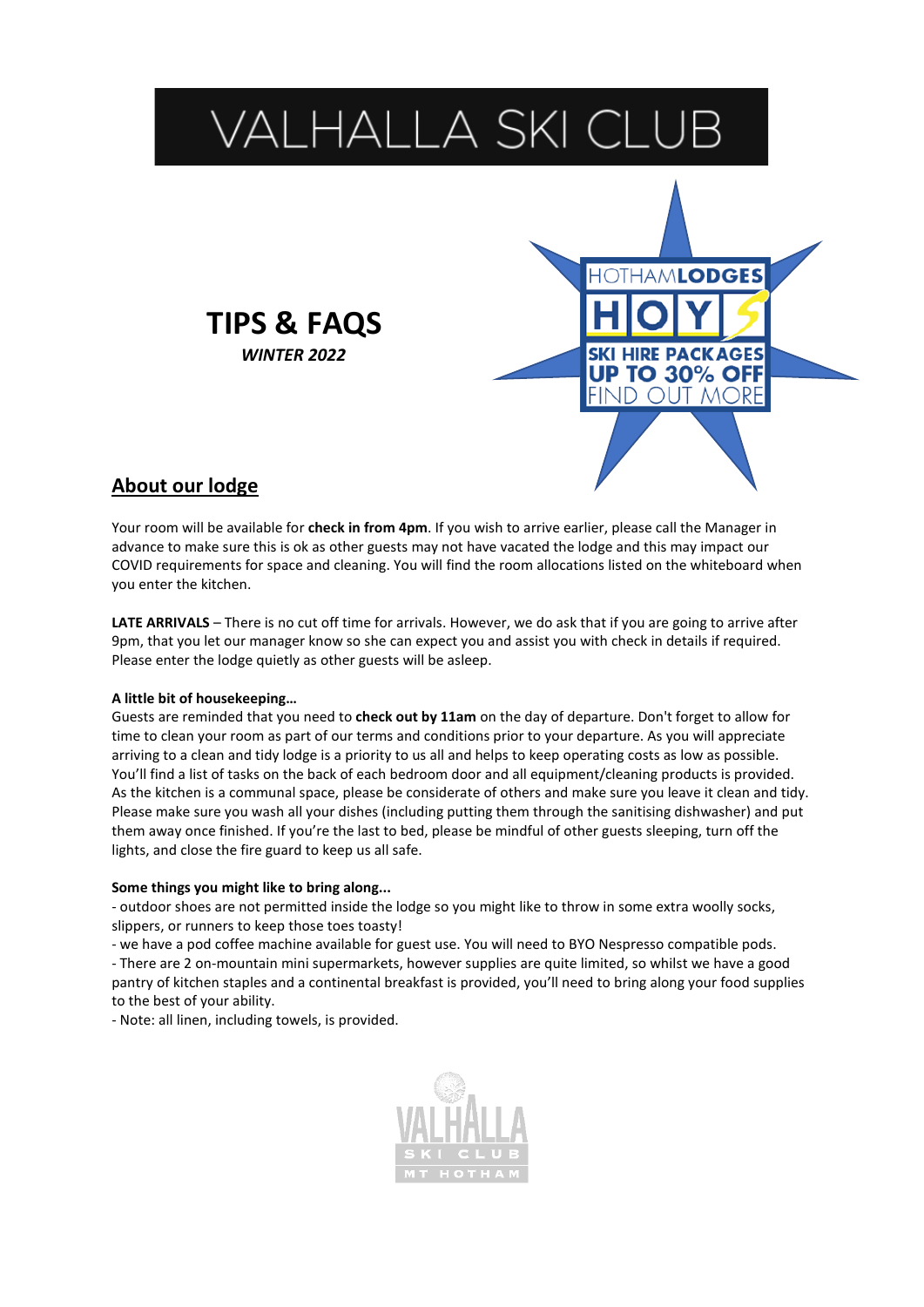## **What to do when you arrive on the mountain**

When you arrive at **Bus Stop 7/Jack Frost**, you are permitted to park temporarily in the **30-minute unloading** area. From there you can walk (200m) to our lodge and collect our sled to transport your luggage OR you can pre-book (discounted) or call the OverSnow Tow service to transport it for you – follow the link for more details <https://snowtow.com.au/book-snow-taxi-mt-hotham/>



After you have moved all your luggage, you'll need to move your car to the **"Overnight Parking"** area (about 2km from bus stop 7). You will see these marked on the attached Village Map as Green "P" signs. Where possible, it is recommended that you reverse into the car space. A member tip - don't be tempted to park on the roadside parks, you'll need to do lots of digging to get back out if it snows and the road clearing crew has been past!!! Pick one of the off-road designated parks instead. If the first one is full, move to the next, there are plenty of parks. Once you have parked, find the closest bus stop and jump on the next bus back up to stop 7. The drivers are friendly and helpful, they'll assist you with any questions you have. The bus service operates from 6.45am to 1.45am seven days a week and you can register to track and hail them here <https://www.alpinespiritcoaches.com.au/hail-a-bus/index.html>

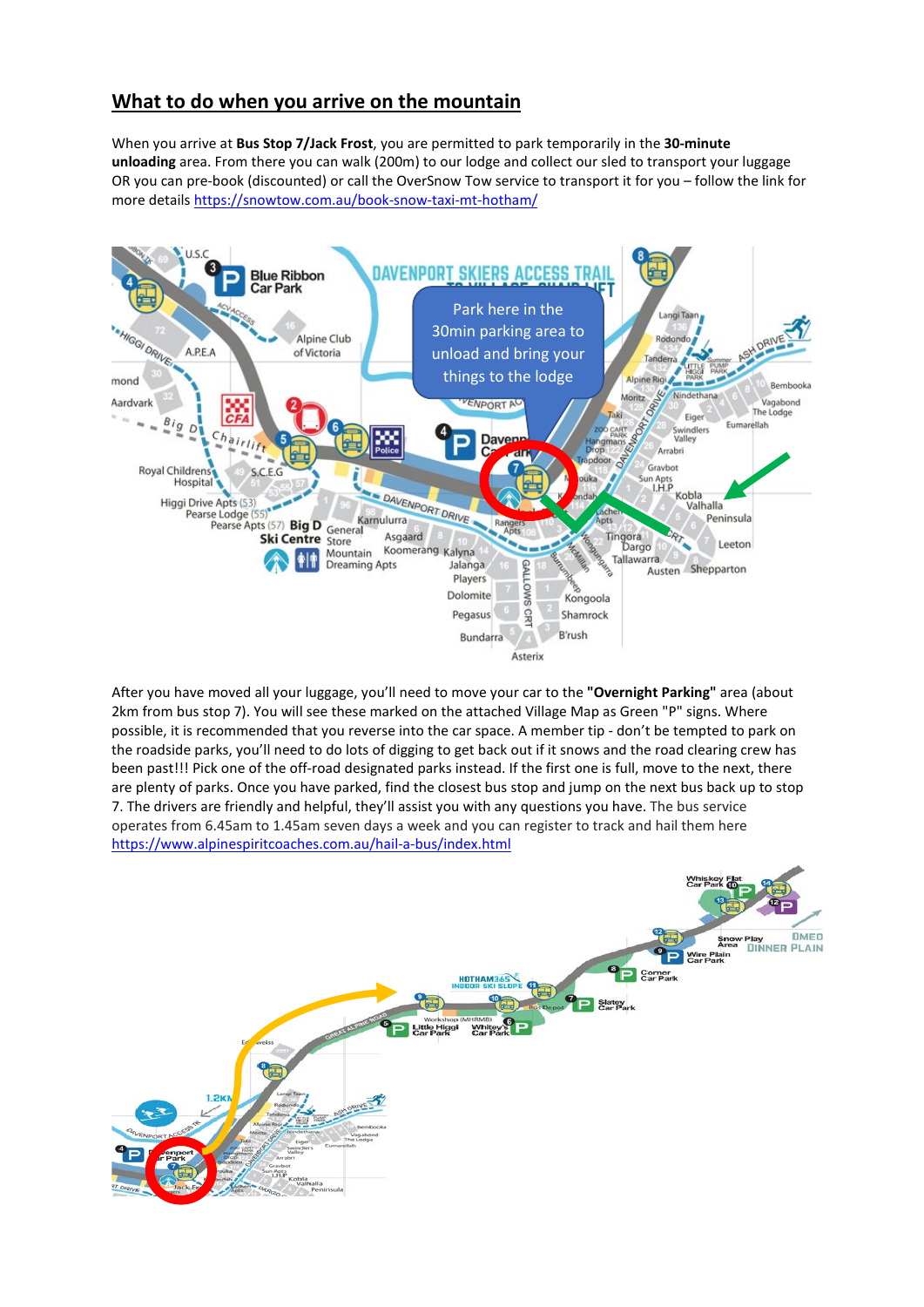Check out the full village map here - <https://www.mthotham.com.au/on-mountain/getting-about/village-map>

On your departure day, we recommend that you move your vehicle from the "Overnight Parking" to the "Day Parking" area early in the morning (8am - before it fills with day trippers). You will find the "Day Parking" area at Bus Stop 7, be sure not to park in the 30-minute unloading bays! This will allow you to move your luggage to the car at check out and still enjoy a full day of skiing/boarding. Don't forget to empty your fridge and pantry cupboard too. Unfortunately, the lodge does not have a lot of storage space and therefore it is not always possible for us to store your luggage past 11am. Ask the Manager during your stay if there is space.

#### **Before you arrive…**

- **Familiarise** yourself with Hotham, how to get there, chains and winter driving tips, winter access guide and more - <https://www.mthotham.com.au/discover/getting-here/driving-to-mt-hotham>
- Lift tickets are available **ONLINE ONLY**. You can do this using the Hotham website <https://www.mthotham.com.au/lift-pass/lift-tickets/lift-tickets>
- Check the **road and chain status** BEFORE travel and hire **chains** before driving up the mountain!!!
	- o As it is now the declared winter season, **ALL CARS** are required by law to carry chains and fit as required and when directed. Chain hire is not permitted on the mountain, therefore, you must have these prior to ascending. **Make sure that your car is actually able to have chains fitted!!!** Unfortunately, some models of vehicles (particularly European brands) are unable to have chains fitted, **this will prohibit entry to the mountain and you will need to make alternative arrangements**. Most car manuals will have chain directives listed (note that your tyre size may void the manual instructions so you will need to check this too). If in doubt, please contact your chain hire company.
	- o ALL Valhalla guests are entitled to minimum 20% off all hire at HOYS so please consider supporting this long term, family run business on the mountain. They offer chain hire at Harrietville (make sure you arrive in their operating hours as below) <https://hoysskis.com.au/>

They also operate a fitting service on the mountain. If you hire chains at Hoys Harrietville, you will be eligible for their FREE fitting service when the "Fit Chains Here" direction is displayed on the mountain. HOYS have an additional 2 store locations on the mountain to hire all your skiing or boarding gear from too. One of them is conveniently located at Jack Frost/Bus Stop 7 - check out their Valhalla Guest discount at the end of this document. NEW 2022 OPENING HOURS - We are open 7am to 7pm Monday, Tues day & Wednes days . Thurs day, Saturday & Sundays open 7am - 10pm. Fridays 7am to midnight.

- **Resort Entry Permits** are now required. These must be purchased **prior** to entering the mountain and can be purchased from the following link (book early to receive a discounted price) <https://www.mthotham.com.au/discover/getting-here/resort-entry-permits>
- Download the **Hotham app** to get all the up-to-date info on weather, lift status, lift passes, snow cams and more! Follow the link below to find out all the details <https://www.mthotham.com.au/discover/connect-with-us/hotham-app>



| trail status.                                      |              |
|----------------------------------------------------|--------------|
| <br>ean.<br>ć                                      |              |
| sature that there also<br><b>ROOM NAME AND ARR</b> |              |
| <b>SIL MAD</b>                                     | <b>Dom</b>   |
| March 19                                           |              |
| <b>B. Cary Leront</b>                              | <b>COL</b>   |
| mor.                                               | <b>CHAN</b>  |
| has foundation.                                    | L. New       |
| MOTOR                                              |              |
| <b>Black</b>                                       | Co.          |
| <b>Mount of Armore</b>                             | Gas.         |
| <b>Live Mando</b>                                  | <b>CLAIR</b> |
| <b>Archer Van die</b>                              | <b>COL</b>   |
| <b>Electric Valley</b>                             | v. hond      |
| <b>Monday</b>                                      |              |
| <b>Miller States</b>                               |              |
| <b>Billiam</b>                                     |              |